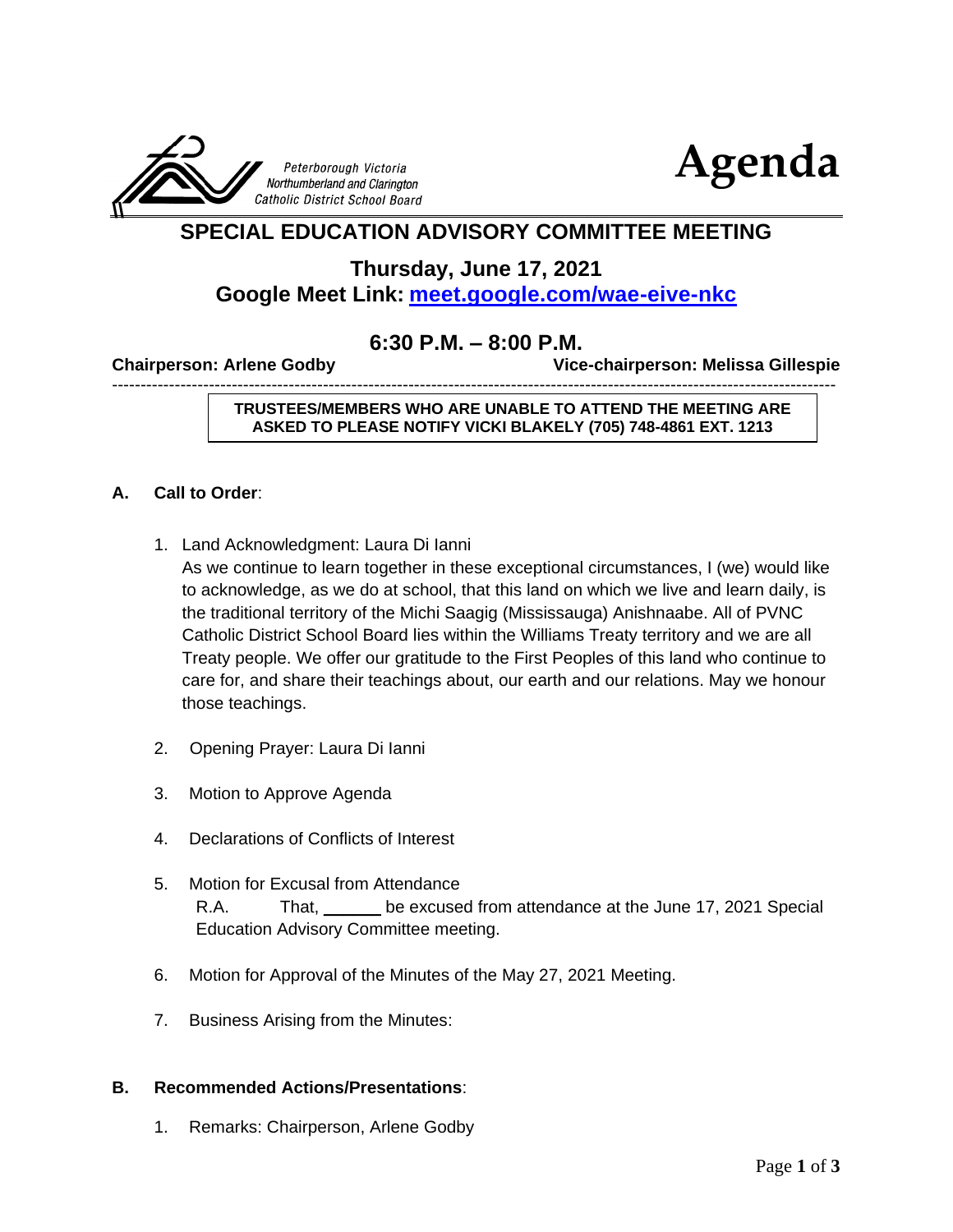- 2. Remarks: Superintendent of Learning/Special Education Services, Laurie Corrigan
- 3. Update from Trustees, Helen McCarthy and Emmanuel Pinto

#### **C. Discussion Items:**

- A. SEAC Meeting Presentations:
	- 1. Role of the Special Education Consultant Laurie Corrigan, Superintendent of Learning/Special Education Services

From Presentations:

- i. What are the key learnings from the presentation?
- ii. What do parents need to know?
- iii. What options exist to get this information to parents?
- iv. How can SEAC support parents in this process?
- v. What can your associations/organizations add specifically to the learning today if any?
- 2. Budget Laurie Corrigan, Superintendent of Learning/Special Education Services and Isabel Grace, Superintendent of Finance
- 3. Special Education Plan Review Laurie Corrigan, Superintendent of Learning/Special Education Services
- B. Correspondence Items:
	- 1. DDSB Needs based Funding/Services For Children with a Diagnosis Of Autism – New Pilot Project
- C. Information Items:
	- 1. Grandview Update June 2021
	- 2. Autism Ontario Report
- D. Old Business:
	- 1. Membership Recruitment and Review of the [Terms of Reference](https://www.pvnccdsb.on.ca/wp-content/uploads/2018/10/Committee-Terms-of-Reference-Nov-27-2018-FINAL.pdf) (page 18)
		- a. Advertising, Invitations
		- b. Organizations & Associations to invite
	- 2. Topics for Next Year
		- a. Results of PAAC Survey from the **Agenda** of the January 14, 2021 meeting and [Minutes](https://www.pvnccdsb.on.ca/wp-content/uploads/2018/08/SEAC-Minutes-March-25-2021.pdf) of the March 25, 2021 meeting
	- 3. Local Support Groups for Parents of Children with Vision Loss
		- a. Provincial group [Vision On](https://viewson.ca/about-us/)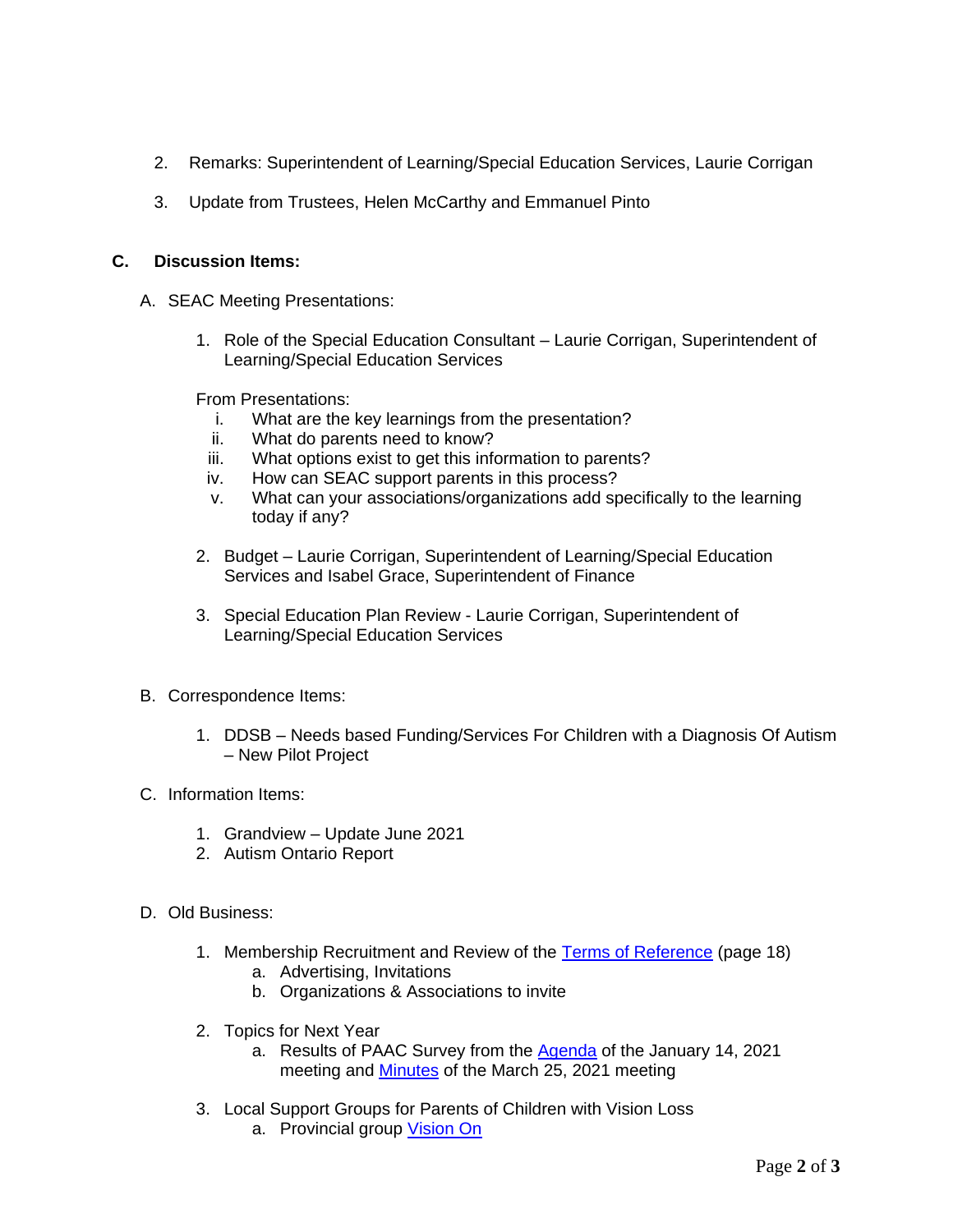- b. Parent groups on Facebook:
	- i. Parents of Blind and Visually Impaired Children
	- ii. Parents of Blind and Autistic Children
	- iii. CViConnect
	- iv. Cortical Vision Impairment DIY Supports Tools
	- v. CVI Awareness
	- vi. Communities for families affected b CVI
- E. New Business:

#### **D. Next Meeting**:

#### 1. **2021-2022 Meeting Dates:**

Thursday, September 16, 2021 Thursday, October 21, 2021 Thursday, November 18, 2021 Thursday, January 20, 2022 Thursday, February 17, 2022 Thursday, March 24, 2022 Thursday, April 21, 2022 Thursday, May 19, 2022 Thursday, June 16, 2022 10<sup>th</sup> Meeting TBD Location: Virtually Time: 6:30 – 8:00 p.m.

#### **E. Conclusion**:

- 1. Closing Prayer: Arlene Godby
- 2. Adjournment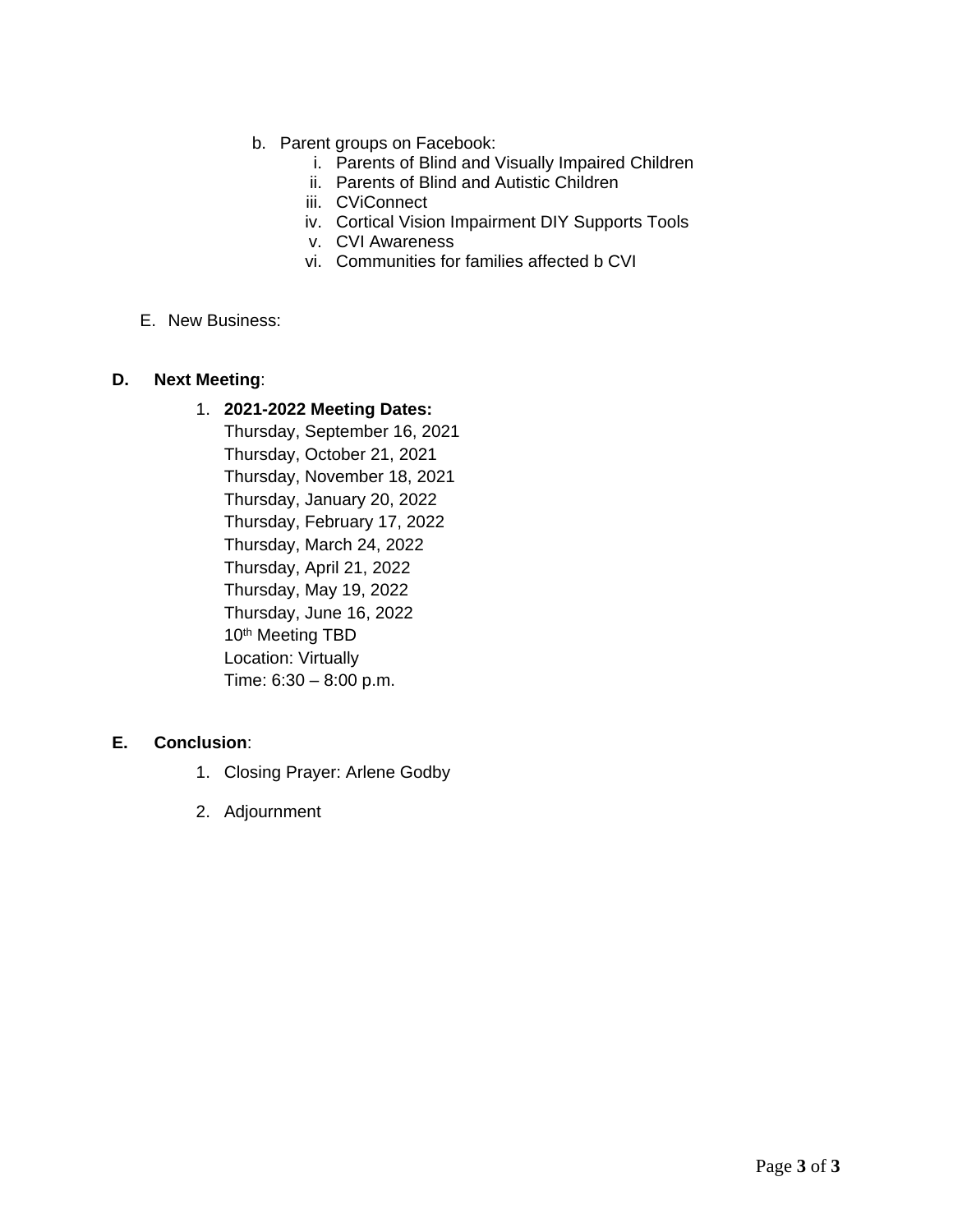May 28, 2021 Page 1



Durham District School Board 400 Taunton Road East Whitby, Ontario L1R 2K6 Ph: 905-666-5500 1-800-265-3968

**ddsb.ca**

May 28, 2021

By Email: [MinisterMCCSS@ontario.ca](mailto:MinisterMCCSS@ontario.ca)

Honourable Todd Smith Minister Ministry of Children, Community and Social Services P.O. Box 193 Toronto, ON M7A 1N3

Dear Minister Smith:

#### **Re: Needs-based Funding/Services For Children with a Diagnosis Of Autism - New Pilot Program**

We are writing on behalf of the Special Advisory Committee (SEAC) of the Durham District School Board (DDSB) to request clarification of and to share our concerns regarding the implementation of the new funding model to support children with a diagnosis of Autism.

It is our understanding the Ministry intends to implement a pilot program, in which 600 families will be assigned using a lottery system. It is also our understanding that, at this time, the pilot has not been implemented, leaving our families caught on an unmoving wait list until the pilot is assigned, implemented, evaluated and then a decision made about how to move forward with the service. Families have been communicating anxiety, worry and stress while waiting in limbo for services.

Concerns regarding the use of Family Support Workers as the individuals responsible for guiding families in the use of their funding, have been at the forefront for families. Specifically, what training will they have received? What experience and/or lived experience will be required for this role? How will the success of that guidance be assessed?

At a school board level, the lack of clarity surrounding the implementation of this pilot project, can have challenging impacts on service planning, class placements and staffing to ensure that the needs of these students are met at the school and class level.

Historically, there has always been a long wait for services dedicated to children with a diagnosis of Autism, despite the knowledge that these services have the greatest efficacy in the early years. While we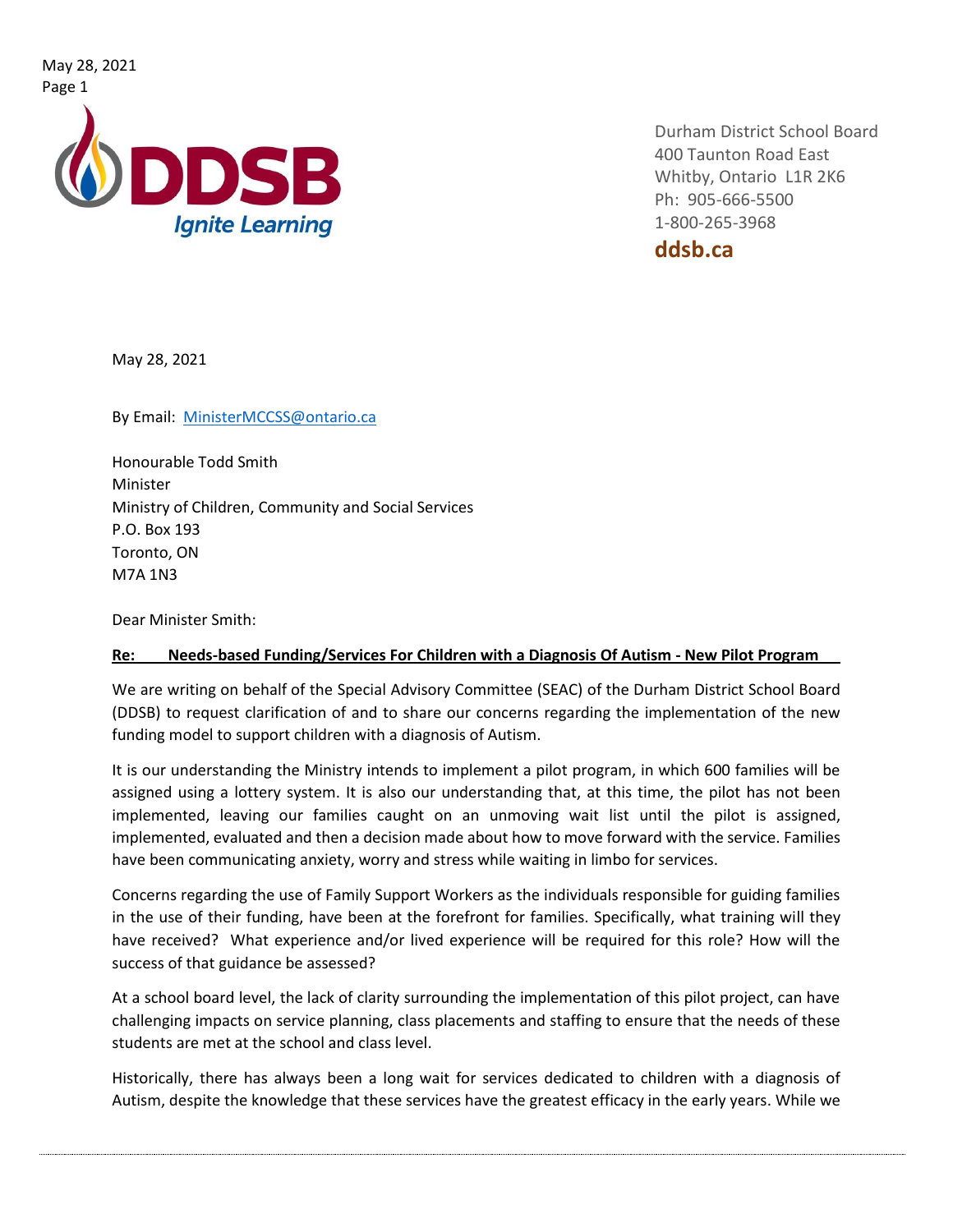May 28, 2021 Page 2

understand that the Ministry will be implementing a pilot, the fact that this has not yet begun, has created additional back log in access to services and caused further stress on families already trying to navigate these unprecedented times.

We ask that the Ministry provide clarification as to when this pilot is expected to begin; the expected duration of this pilot; and when the Ministry expects to have a final decision on how it intends to move forward on service provision to children with a diagnosis of Autism.

Yours truly,

Eva Kyriakides, Chair

Kyrighids

Special Education Advisory Committee Durham District School Board

cc: Josh Manangan, Executive Assistant to the Minister of Children, Community and Social Services, [\(josh.manangan@ontario.ca\)](mailto:josh.manangan@ontario.ca)

Hon. Stephen Lecce, Minister of Education [\(minister.edu@ontario.ca\)](mailto:minister.edu@ontario.ca)

Eric Gallo-Miscevich, Executive Assistant to the Minister of Education [\(Eric.Gallo-](mailto:Eric.Gallo-Miscevich@ontario.ca)[Miscevich@ontario.ca\)](mailto:Eric.Gallo-Miscevich@ontario.ca)

Chairs, Chairs of all Ontario Special Education Advisory Committees

44640876.1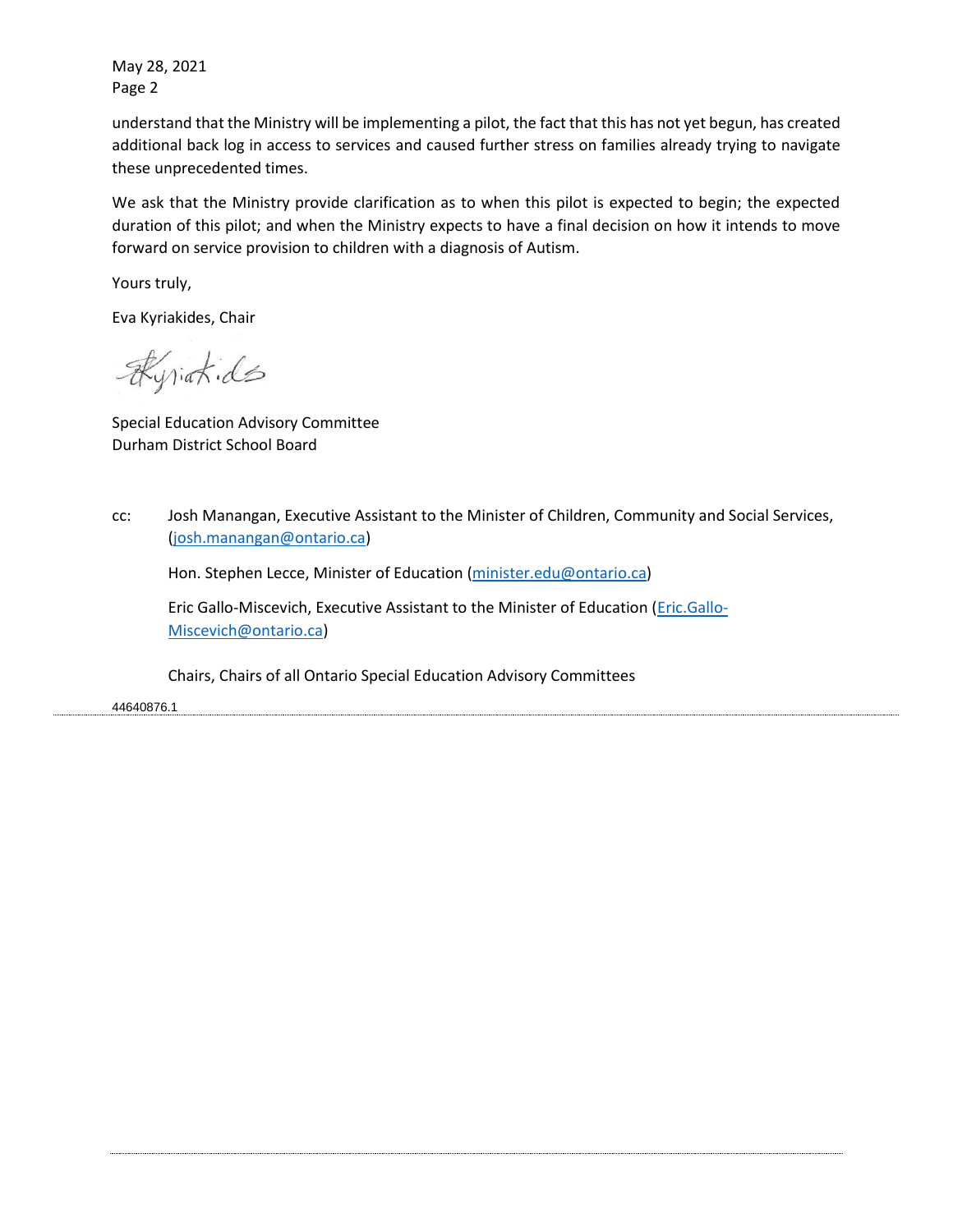## Grandview – Update June 2021

There are currently four job postings available for viewing on the Grandview Kids website. These include:

- Administrative Assistant-contract FT
- Behaviour Consultant-contract FT
- Physiotherapist-regular FT
- SLP-contract FT

OT has added more information on their blog, the latest includes 8 Tips for the Picky Eater and creative ways to incorporate daily routines and tasks at home.

You are invited to join us for our 36th & Grandview Kids [Foundation](https://www.facebook.com/grandviewkidsfoundation/?__cft__%5b0%5d=AZWdTXLFfS16xTgYjb47TlosDBkfPhoqZQvec1EoNkhuHFlGG2fgUYyTRARYtpC2d90ckHovCezk-VnOVgg-quOiMWxvqoLxJ0lIv7PkMb2UK1wSmjQtDs5C6huuiuKXkq8GFBwWTnpHj3Ej3atX1yl1hmcsslkubOUCFnQ-q8RJkg&__tn__=kK-R) 26th Annual General Meetings (AGM) on Thursday, June 24, 2021, at 4:30 PM! This year, our AGM Keynote Speaker will be Dr. Pep McTavish, Associate Medical Officer of Health at the Durham Region Health Department. This meeting will be held via Zoom, please see website for registration.

Summer camp registration is now open with Covid19 protocols in place.